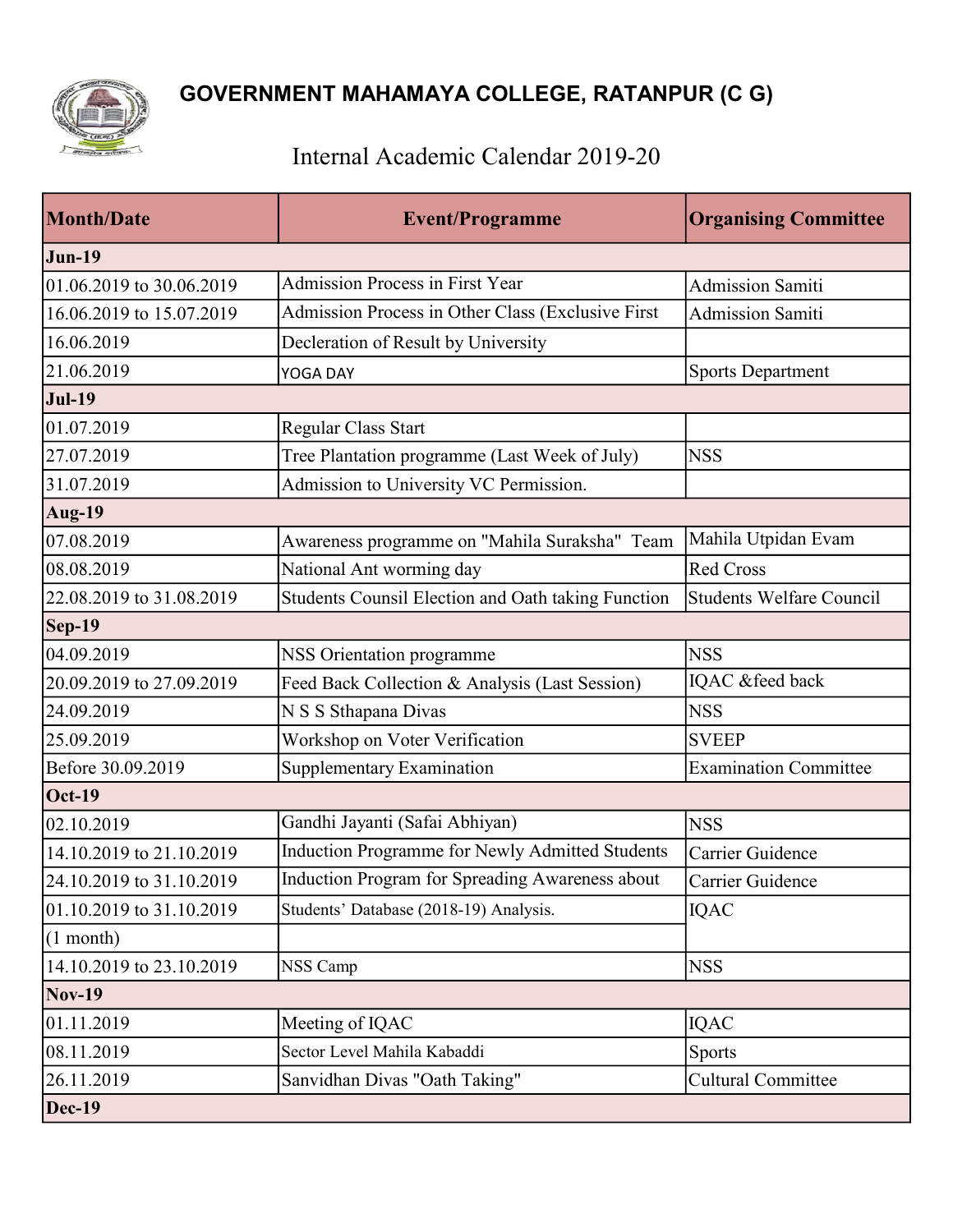| 02.12.2019               | <b>International AIDS Day</b>                    | <b>Red Cross</b>                     |
|--------------------------|--------------------------------------------------|--------------------------------------|
| 10.12.2019               | Lecture on Sanvidhan Divas on "Human Rights Day" | Cultural Committee                   |
| 13.12.2019 to 18.12.2019 | Internal Exam (UG)                               |                                      |
| 19.12.2019 to 21.12.2019 | <b>College Sports</b>                            | <b>Sports Department</b>             |
| 22.12.2019               | <b>Annual Function/Prize Distribution</b>        | <b>Annual Function Committee</b>     |
| $Jan-20$                 |                                                  |                                      |
| 01.01.2020 to 07.01.2020 | Commerce wizard test                             | Carrier Guidance                     |
| 10.01.2020               | Ek Bharat Shreshth Bharat Divas/World Hindi Day  | <b>Cultural Committee</b>            |
| 10.01.2020 to 16.01.2020 | N S S Camp (Proposed Date)                       | <b>NSS</b>                           |
| 11.01.2020 to 17.01.2020 | "Road Sefety Week"<br>Workshop                   | NSS and Sports                       |
| 12.01.2020               | <b>National Youth Day</b>                        |                                      |
| 15.01.2020 to 20.01.2020 | Pre Final Exam in College Level                  |                                      |
| 24.01.2020               | "Ek<br>Gujrati Pak-kala Competition              | <b>Cultural Committee</b>            |
| 23.01.2020               | National Day of Patriot son/Birth Anniversary of |                                      |
| 24.01.2020 to 31.01.2020 | PPT Presentations Competition                    | Computer Science /Physics            |
| 24.01.2020 to 31.01.2020 | Parents Teacher Meeting (PTM)                    | (Last Week   Mentor-Mentee Committee |
| 25.01.2020               | "National Voters Day"<br>Voting                  | <b>SVEEP</b>                         |
| 30.01.2020               | Quiz Competition on Gujrat State                 | <b>Cultural Committee</b>            |
| 30.01.2020               | National Tobacco Control Program on Mahatma      | <b>NSS</b>                           |
| <b>Feb-20</b>            |                                                  |                                      |
| 06.02.2020               | International Day of Zero Tolerance to Female    |                                      |
| 17.02.2020 to 28.02.2020 | <b>Annual Practical Examination</b>              |                                      |
| Mar-20                   |                                                  |                                      |
| 01.03.2020 to 07.03.2020 | Meeting of IQAC                                  | IQAC                                 |
| 1.03.2020 to 30.04.2020  | Graduate Level Examination                       | Conduct By University                |
| $May-20$                 |                                                  |                                      |
| 07.05.2020 to 14.05.2020 | Online Quiz Competition in Commerce              | <b>Commerce Department</b>           |
| 14.05.2020 to 21.05.2020 | AQAR submission of 2015-16 and 2016-17 on        | <b>IQAC</b>                          |
| 23.05.2020 to 30.05.2020 | Online Quiz Competition on "Ek Bharat Shresth    | <b>Cultural Committee</b>            |

(DR. SEEMA SINHA)

IQAC CO-ORDINATOR

(DR.R.S.KHER)

PRINTINGIPal Govt. Mahamaya College,<br>Ratanpur, Distt. Bilaspur (C.G.)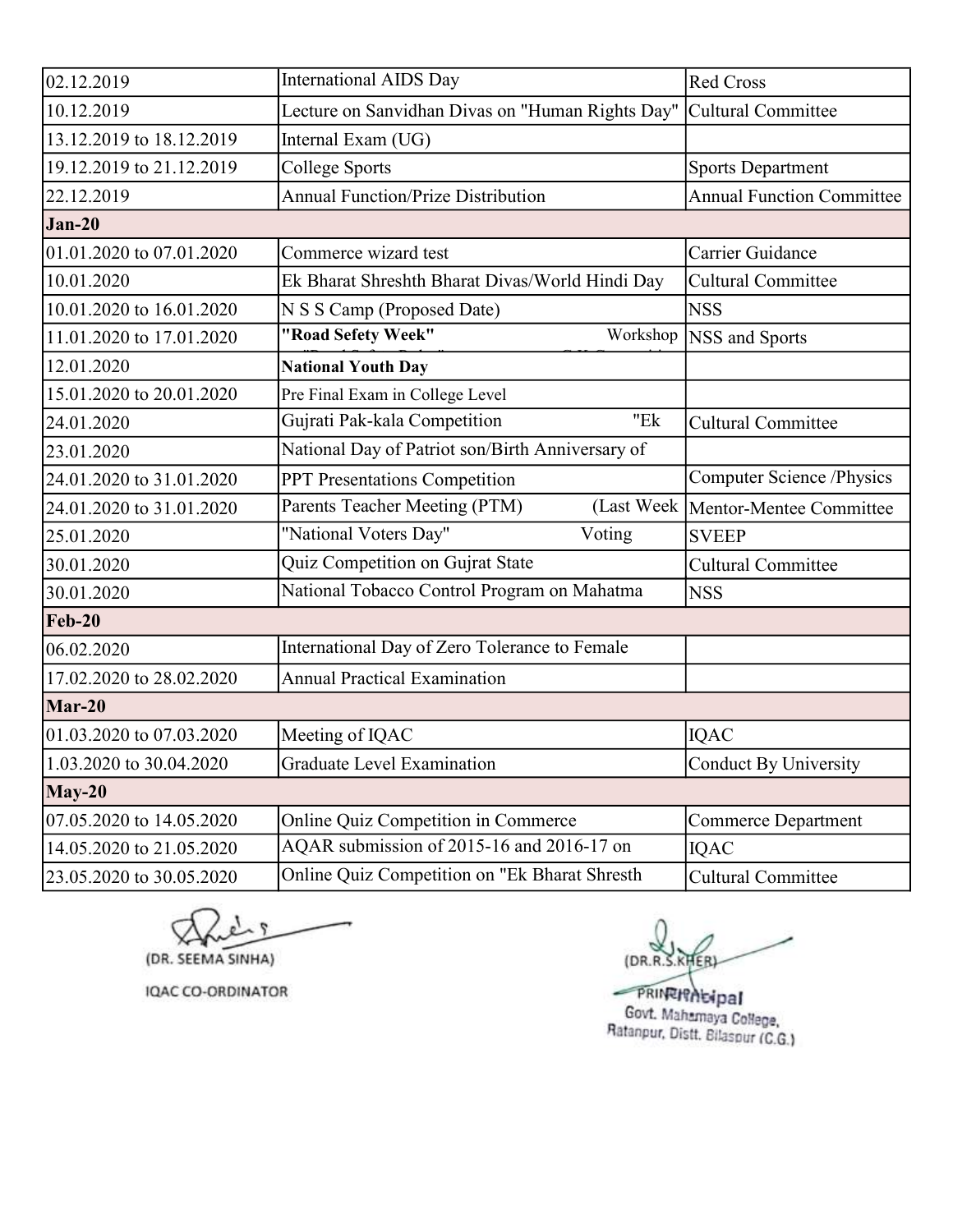

Internal Academic Calendar 2018-19

| <b>Month/Date</b>        | <b>Event/Programme</b>                                                                  | <b>Organising Committee</b>                    |
|--------------------------|-----------------------------------------------------------------------------------------|------------------------------------------------|
| <b>Jun-18</b>            |                                                                                         |                                                |
| 01.06.2018 to 30.06.2018 | <b>Admission Process in First Year</b><br>(If Seat Vacant Admission will taken 30 July) | <b>Admission Samiti</b>                        |
| 16.06.2018 to 15.07.2018 | Admission Process in Other Class (Exclusive First<br>Year)                              | <b>Admission Samiti</b>                        |
| 16.06.2018               | Decleration of Result by University                                                     |                                                |
| 21.06.2018               | YOGA DAY                                                                                | <b>Sports Department</b>                       |
| <b>Jul-18</b>            |                                                                                         |                                                |
| 01.07.2018               | Regular Class Start                                                                     |                                                |
| 08.07.2018 to 14.07.2018 | Tree Plantation programme (Second Week of July)                                         | <b>NSS</b>                                     |
| 31.07.2018               | Admission to University VC Permission.                                                  |                                                |
| <b>Aug-18</b>            |                                                                                         |                                                |
| 07.08.2019               | Awareness programme on "Mahila Suraksha" Team                                           | Mahila Utpidan Evam<br>Shikayat Nivaran Samiti |
| 08.08.2019               | National De worming day                                                                 | <b>Red Cross</b>                               |
| 22.08.2018 to 31.08.2018 | Students Counsil Election and Oath taking Function                                      | <b>Students Welfare Council</b>                |
| <b>Sep-18</b>            |                                                                                         |                                                |
| 04.09.2019               | NSS Orientation programme                                                               | <b>NSS</b>                                     |
| 20.09.2018 to 27.09.2018 | Feed Back Collection & Analysis (Last Session)                                          | IQAC &feed back<br>committee                   |
| 24.09.2018               | N S S Sthapana Divas                                                                    | <b>NSS</b>                                     |
| 25.09.2018               | Workshop on Voter Verification                                                          | <b>SVEEP</b>                                   |
| 30.09.2018 (Before)      | Supplementary Examination                                                               | <b>Examination Committee</b>                   |
| <b>Oct-18</b>            |                                                                                         |                                                |
| 02.10.2018               | Gandhi Jayanti (Safai Abhiyan)                                                          | <b>NSS</b>                                     |
| 14.10.2018 to 21.10.2018 | Induction Programme for Newly Admitted Students<br>of NUSSD                             | Carrier Guidence                               |
| 24.10.2018 to 31.10.2018 | Induction Program for Spreading Awareness about<br><b>Skill Development Courses</b>     | Carrier Guidence                               |
| 01.10.2018 to 31.10.2018 | Students' Database (2017-18) Analysis.                                                  | <b>IQAC</b>                                    |
| $(1$ month)              |                                                                                         |                                                |
| <b>Nov-18</b>            |                                                                                         |                                                |
| 01.11.2018               | Meeting of IQAC (First Week of November)                                                | <b>IQAC</b>                                    |
| 26.11.2018               | Sanvidhan Divas "Oath Taking"                                                           | <b>Cultural Committee</b>                      |
| <b>Dec-18</b>            |                                                                                         |                                                |
| 02.12.2018               | <b>International AIDS Day</b><br>(Awareness Programme)                                  | Red Cross                                      |
| 10.12.2018               | Lecture on Sanvidhan Divas on "Human Rights Day"                                        | Cultural Committee                             |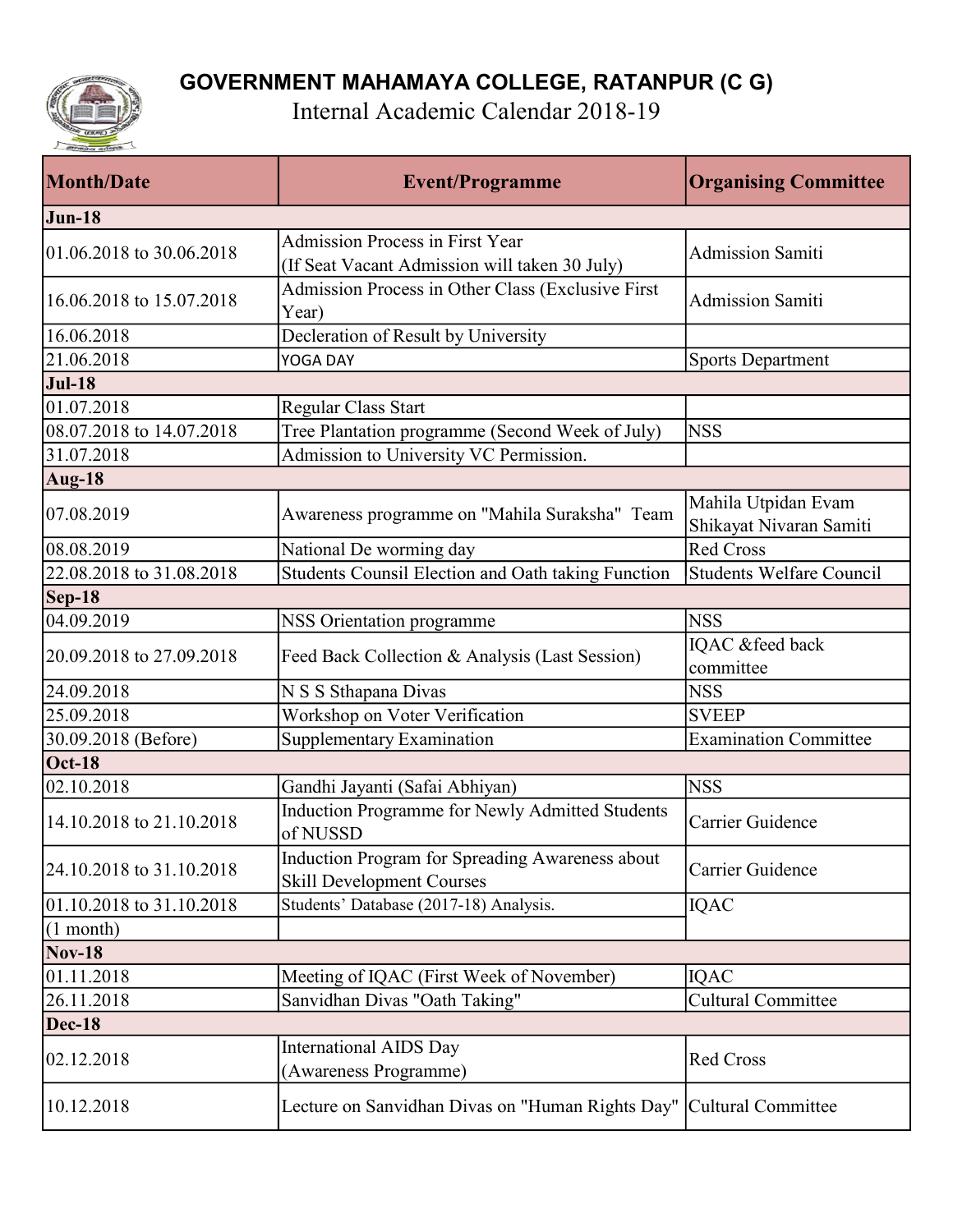| 13.12.2018 to 18.12.2018    | Internal Exam (UG)                                                                   |                                                |
|-----------------------------|--------------------------------------------------------------------------------------|------------------------------------------------|
| 22.12.2018 to 21.12.2018    | College Sports                                                                       | <b>Sports Department</b>                       |
| 22.12.2018                  | <b>Annual Function/Prize Distribution</b>                                            | <b>Annual Function Committee</b>               |
| 24.12.2018 to 31.12.2018    | N S S Camp (Proposed Date)                                                           | <b>NSS</b>                                     |
| <b>Jan-19</b>               |                                                                                      |                                                |
| 01.01.2019 to 07.01.2019    | Commerce wizard test                                                                 | Carrier Guidance                               |
| 11.01.2019 to 17.01.2019    | "Road Sefety Week"<br>Workshop<br>on "Road Safety Rules"<br><b>Essay Competition</b> | G K Competition NSS and Sports                 |
| 12.01.2019                  | <b>National Youth Day</b>                                                            |                                                |
| 15.01.2019 to 20.01.2019    | Pre Final Exam in College Level                                                      |                                                |
| 23.01.2019                  | National Day of Patriot son/Birth Anniversary of<br>Netaji Subhash Chandra Bose      |                                                |
| 24.01.2019 to 31.01.2019    | PPT Presentations Competition                                                        | <b>Computer Science /Physics</b><br>Department |
| 24.01.2019 to 31.01.2019    | (Last Week<br>Parents Teacher Meeting (PTM)<br>of January-Proposed Date)             | Mentor-Mentee Committee                        |
| 25.01.2019                  | "National Voters Day"<br>Voting<br>Awareness Programme "Matdan Shapath"              | <b>SVEEP</b>                                   |
| 30.01.2019                  | National Tobacco Control Program on Mahatma<br>Gandhi Punyatithi                     | <b>NSS</b>                                     |
| <b>Feb-19</b>               |                                                                                      |                                                |
| 06.02.2019                  | International Day of Zero Tolerance to Female<br><b>Genital Mutilation</b>           |                                                |
| 16.02.2019 to 28.02.2019    | <b>Annual Practical Examination</b>                                                  |                                                |
|                             |                                                                                      |                                                |
| Mar-19                      |                                                                                      |                                                |
| 01.03.2020 to 07.03.2020    | Meeting of IQAC                                                                      | <b>IQAC</b>                                    |
| 04.03.2019 to to 30.04.2019 | Graduate Level Examination                                                           | Conduct By University                          |
| <b>May-19</b>               |                                                                                      |                                                |
| Second Week of May 2019     | <b>Online Quiz Competition in Commerce</b>                                           | <b>Commerce Department</b>                     |
| Third Week of May 2019      | AQAR submission of 2015-16 and 2016-17 on<br><b>NAAC</b> portal                      | <b>IQAC</b>                                    |
| Last Week of May 2019       | Online Quiz Competition on "Ek Bharat Shresth<br>Bharat"                             | <b>Cultural Committee</b>                      |

(DR.R.S.KHER)

PRINTIP bipal<br>Govt. Mahamaya College,<br>Ratanpur, Distt. Bilaspur (C.G.)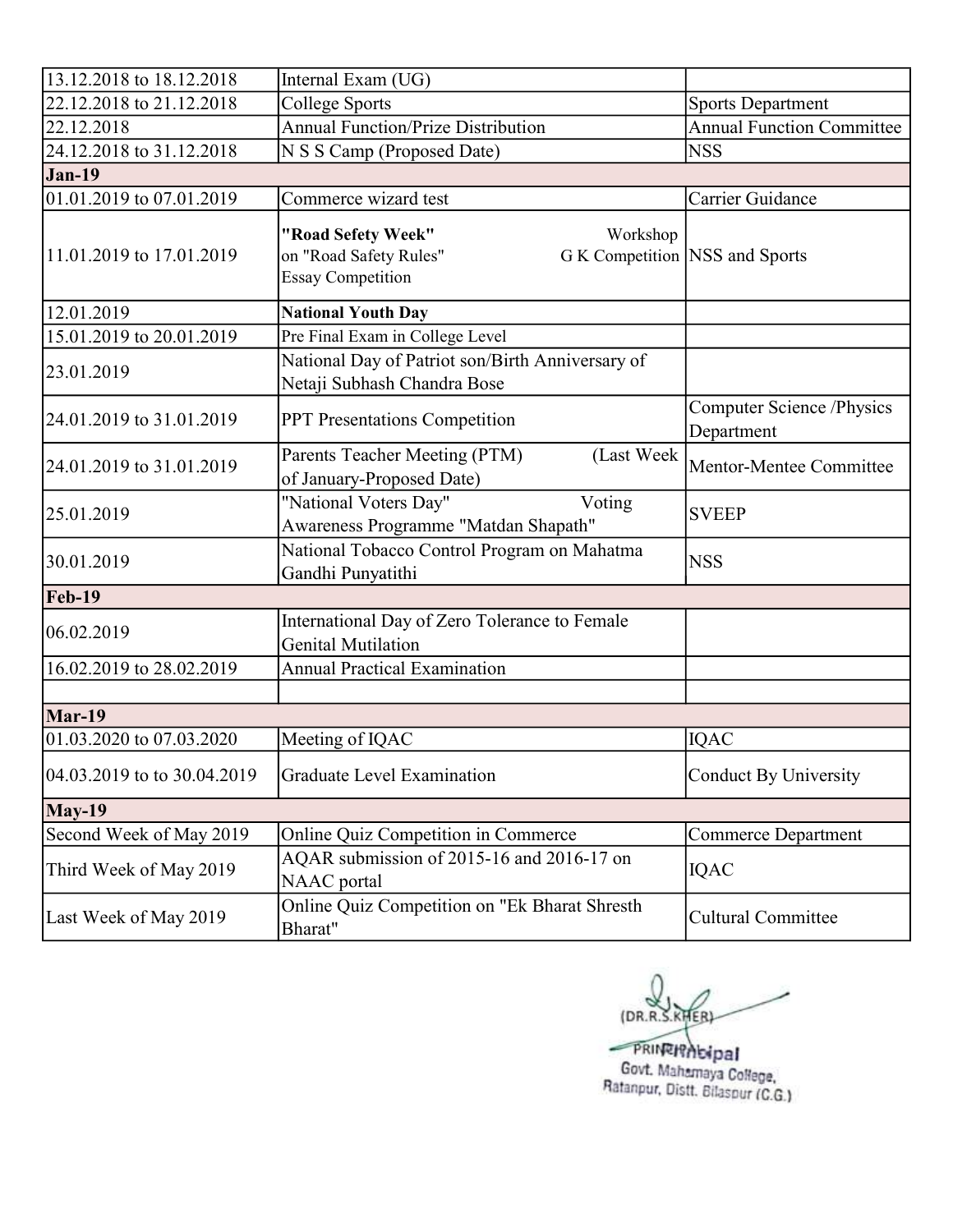

Internal Academic Calendar 2017-18

| <b>Month/Date</b>        | <b>Event/Programme</b>                                                                  | <b>Organising Committee</b>                    |
|--------------------------|-----------------------------------------------------------------------------------------|------------------------------------------------|
| <b>Jun-17</b>            |                                                                                         |                                                |
| 01.06.2017 to 30.06.2017 | <b>Admission Process in First Year</b><br>(If Seat Vacant Admission will taken 31 July) | <b>Admission Samiti</b>                        |
| 16.06.2017 to 31.07.2017 | Admission Process in Other Class (Exclusive First<br>Year)                              | <b>Admission Samiti</b>                        |
| 16.06.2017               | Decleration of Result by University                                                     |                                                |
| 21.06.2017               | YOGA DAY                                                                                | <b>Sports Department</b>                       |
| <b>Jul-17</b>            |                                                                                         |                                                |
| 01.07.2017               | Regular Class Start                                                                     |                                                |
| 08.07.2017 to 14.07.2017 | Tree Plantation programme (Second Week of July)                                         | <b>NSS</b>                                     |
| <b>Aug-17</b>            |                                                                                         |                                                |
| 01.08.2017 to 07.08.2017 | Awareness programme on "Mahila Suraksha" Team                                           | Mahila Utpidan Evam<br>Shikayat Nivaran Samiti |
| 12.08.2017               | Student Induction for All Academic Program                                              |                                                |
| 14.08.2017               | Admission to University VC Permission.                                                  |                                                |
| 22.08.2017 to 31.08.2017 | Students Counsil Election and Oath taking Function                                      | <b>Students Welfare Council</b>                |
| $Sep-17$                 |                                                                                         |                                                |
| 10.09.2017               | One Day Workshop on Students Career Guidance                                            |                                                |
| 20.09.2017 to 27.09.2017 | Feed Back Collection & Analysis<br>(Last)<br>Session)                                   | IQAC &feed back<br>committee                   |
| 24.09.2017               | N S S Sthapana Divas                                                                    | <b>NSS</b>                                     |
| 25.09.2017               | Workshop on Voter Verification                                                          | <b>SVEEP</b>                                   |
| 30.09.2017 (Before)      | Supplementary Examination                                                               | <b>Examination Committee</b>                   |
| <b>Oct-17</b>            |                                                                                         |                                                |
| 02.10.2017               | Gandhi Jayanti (Safai Abhiyan)                                                          | <b>NSS</b>                                     |
| 14.10.2017 to 21.10.2017 | Induction Programme for Newly Admitted Students<br>of NUSSD                             | Carrier Guidence                               |
| 24.10.2017 to 31.10.2017 | Induction Program for Spreading Awareness about<br><b>Skill Development Courses</b>     | Carrier Guidence                               |
| 01.10.2017 to 31.10.2017 | Students' Database (2016-17) Analysis.                                                  | <b>IQAC</b>                                    |
| $(1$ month)              |                                                                                         |                                                |
| $Nov-17$                 |                                                                                         |                                                |
| 01.11.2017               | Meeting of IQAC (First Week of November)                                                | <b>IQAC</b>                                    |
| 26.11.2017               | Sanvidhan Divas "Oath Taking"                                                           | <b>Cultural Committee</b>                      |
| Dec-17                   |                                                                                         |                                                |
| 02.12.2017               | <b>International AIDS Day</b><br>(Awareness Programme)                                  | Red Cross                                      |
| 03.11.2017               | One Day Program of extra Mural Lecture                                                  |                                                |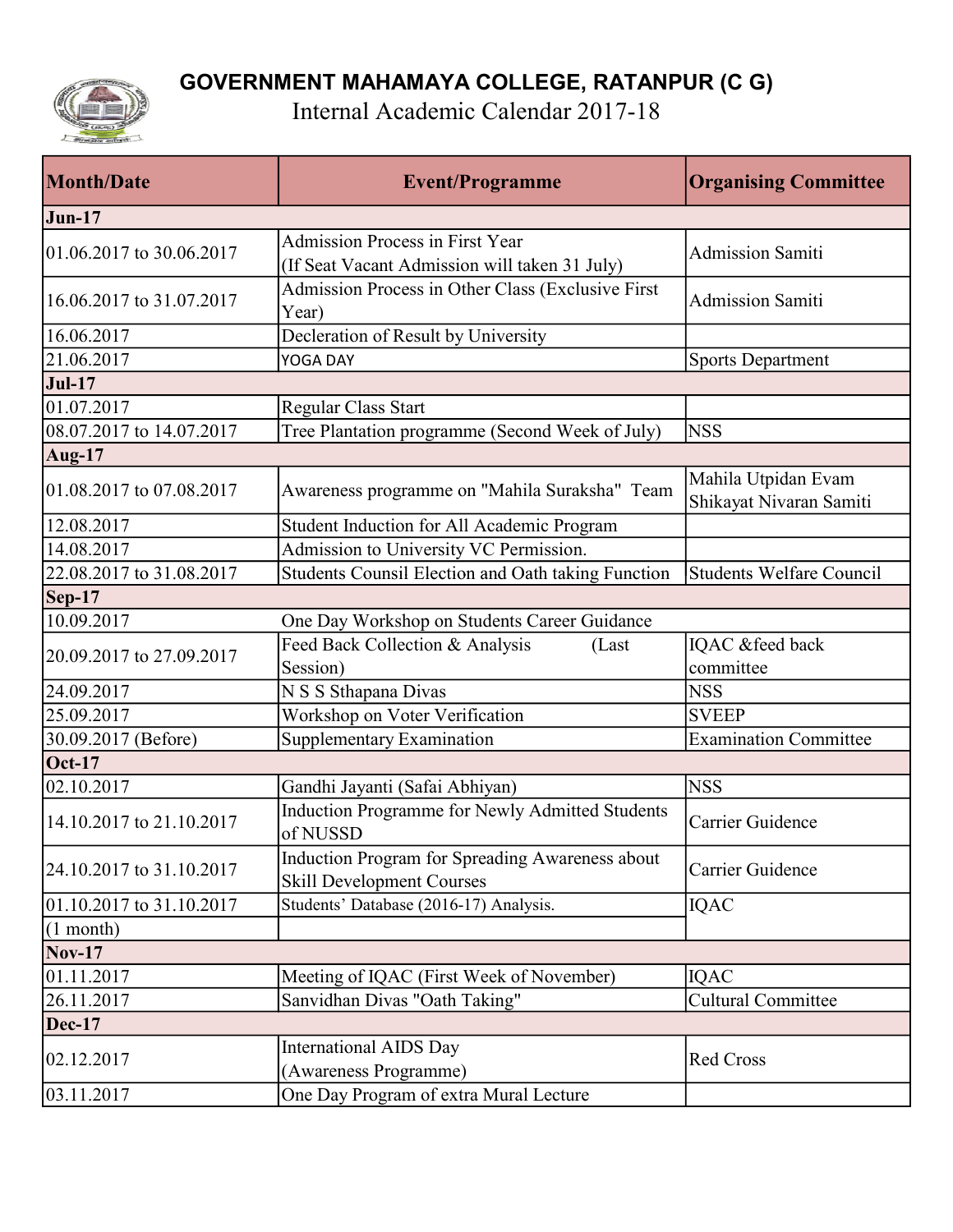| 10.12.2017                  | Lecture on Sanvidhan Divas on "Human Rights Day"   Cultural Committee |                                  |
|-----------------------------|-----------------------------------------------------------------------|----------------------------------|
| 13.12.2017 to 18.12.2017    | Internal Exam (UG)                                                    |                                  |
| 21.12.2017 to 22.12.2017    | <b>College Sports</b>                                                 | <b>Sports Department</b>         |
| 23.12.2017                  | <b>Annual Function/Prize Distribution</b>                             | <b>Annual Function Committee</b> |
| 24.12.2017 to 31.12.2017    | N S S Camp (Proposed Date)                                            | <b>NSS</b>                       |
| $Jan-18$                    |                                                                       |                                  |
|                             | "Road Sefety Week"<br>Workshop                                        |                                  |
| 11.01.2018 to 17.01.2018    | on "Road Safety Rules"<br>G K Competition NSS and Sports              |                                  |
|                             | <b>Essay Competition</b>                                              |                                  |
| 12.01.2018                  | <b>National Youth Day</b>                                             |                                  |
| 15.01.2018 to 20.01.2018    | Pre Final Exam in College Level                                       |                                  |
|                             | National Day of Patriot son/Birth Anniversary of                      |                                  |
| 23.01.2018                  | Netaji Subhash Chandra Bose                                           |                                  |
|                             | Parents Teacher Meeting (PTM)<br>(Last Week                           |                                  |
| 24.01.2018 to 31.01.2018    | of January-Proposed Date)                                             | Mentor-Mentee Committee          |
|                             | "National Voters Day"<br>Voting                                       |                                  |
| 25.01.2018                  | Awareness Programme "Matdan Shapath"                                  | <b>SVEEP</b>                     |
| 29.01.2018                  | Students Induction for Skill Based course                             |                                  |
|                             | National Tobacco Control Program on Mahatma                           |                                  |
| 30.01.2018                  | Gandhi Punyatithi                                                     | <b>NSS</b>                       |
| <b>Feb-18</b>               |                                                                       |                                  |
| 16.02.2018 to 28.02.2018    | <b>Annual Practical Examination</b>                                   |                                  |
|                             |                                                                       |                                  |
| Mar-18                      |                                                                       |                                  |
| 10.03.2018 to to 29.04.2018 | <b>Graduate Level Examination</b>                                     | <b>Conduct By University</b>     |
| Apr-18                      |                                                                       |                                  |
| 02.04.2018                  | Students Orientation Programm on "How to Solve the                    |                                  |
|                             | <b>Ouestions in Examination Hall"</b>                                 |                                  |

(DR.R.S.KHER)

PRINTINGHOLDEL Govt. Mahamaya College,<br>Ratanpur, Distt. Bilaspur (C.G.)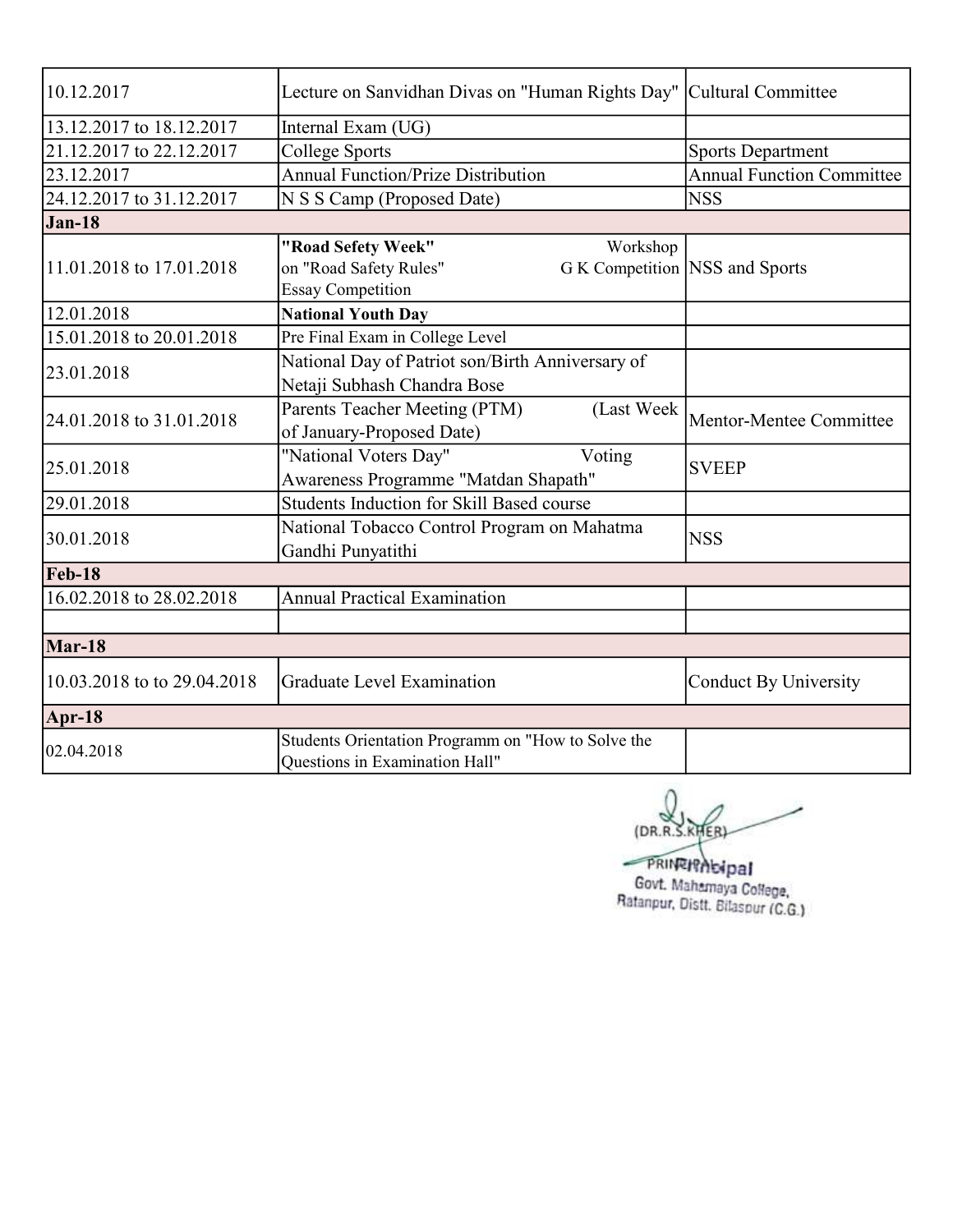

Internal Academic Calendar 2016-17

| <b>Month/Date</b>        | <b>Event/Programme</b>                                                                                                                                                               | <b>Organising Committee</b>                    |
|--------------------------|--------------------------------------------------------------------------------------------------------------------------------------------------------------------------------------|------------------------------------------------|
| $J$ un-16                |                                                                                                                                                                                      |                                                |
| 16.06.2016 to 31.07.2016 | <b>Admission Process in First Year</b><br>(If Seat Vacant Admission will taken 31 July)                                                                                              | <b>Admission Samiti</b>                        |
| 16.06.2016 to 31.07.2016 | Admission Process in Other Class (Exclusive First<br>Year)                                                                                                                           | <b>Admission Samiti</b>                        |
| 16.06.2016               | Decleration of Result by University                                                                                                                                                  |                                                |
| 21.06.2016               | YOGA DAY                                                                                                                                                                             | <b>Sports Department</b>                       |
| $Jul-16$                 |                                                                                                                                                                                      |                                                |
| 01.07.2016               | Regular Class Start                                                                                                                                                                  |                                                |
| 01.07.2016 to 31.07.2016 | "Van Mahotsava" Tree Plantation programme<br>(Second Week of July)                                                                                                                   | <b>NSS</b>                                     |
| <b>Aug-16</b>            |                                                                                                                                                                                      |                                                |
| 01.08.2016 TO 07.08.2016 | Awareness programme on "Mahila Suraksha" Team                                                                                                                                        | Mahila Utpidan Evam<br>Shikayat Nivaran Samiti |
| 10.08.2016               | Mini WorkShop on Digital Literacy                                                                                                                                                    |                                                |
| 14.08.2016               | Admission to University VC Permission.                                                                                                                                               |                                                |
| 22.08.2016 to 31.08.2016 | Students Counsil Election and Oath taking Function                                                                                                                                   | <b>Students Welfare Council</b>                |
| $\textsf{Sep-16}$        |                                                                                                                                                                                      |                                                |
| 01.09.2016 to 07.09.2016 | <b>NSS Orientation programme</b>                                                                                                                                                     | <b>NSS</b>                                     |
| 20.09.2016 to 27.09.2016 | Feed Back Collection & Analysis (Last Session)                                                                                                                                       | IQAC &feed back<br>committee                   |
| 24.09.2016               | N S S Sthapana Divas                                                                                                                                                                 | <b>NSS</b>                                     |
| 25.09.2016               | Workshop on Voter Verification                                                                                                                                                       | <b>SVEEP</b>                                   |
| 30.09.2016 (Before)      | Supplementary Examination                                                                                                                                                            | <b>Examination Committee</b>                   |
| $Oct-16$                 |                                                                                                                                                                                      |                                                |
| 02.10.2016               | Gandhi Jayanti (Safai Abhiyan)                                                                                                                                                       | <b>NSS</b>                                     |
| $(1$ month)              |                                                                                                                                                                                      |                                                |
| 14.10.2016 to 13.11.2016 | Preparation of Students database for 2015-16 and<br>analyzing the department wise category distribution<br>(general/Sc/St/OBC) Gender distribution of students and<br>other details. |                                                |
| 31.10.2016               | National Unity Day/Sardar Patel Birthday                                                                                                                                             |                                                |
| $Nov-16$                 |                                                                                                                                                                                      |                                                |
| 26.11.2016               | Sanvidhan Divas "Oath Taking"                                                                                                                                                        | <b>Cultural Committee</b>                      |
| 02.11.2016 to 1.12.2016  | Students' Database (2016-17) Result Analysis.                                                                                                                                        | <b>IQAC</b>                                    |
| <b>Dec-16</b>            |                                                                                                                                                                                      |                                                |
| 02.12.2016               | <b>International AIDS Day</b><br>(Awareness Programme)                                                                                                                               | Red Cross                                      |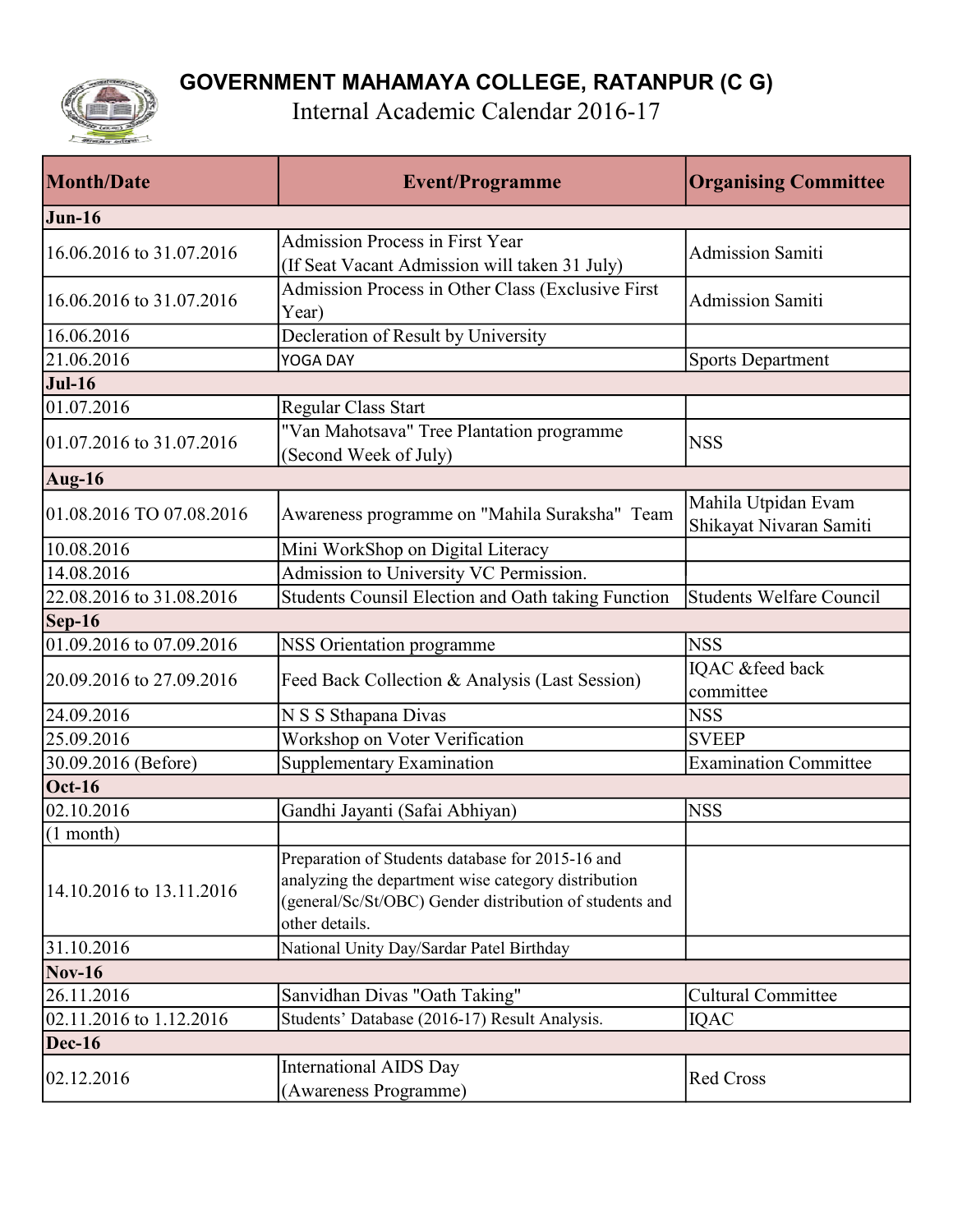| 03.12.2016                  | Mini Workshop on Cashless transaction and financial<br>and parents.                  |                                                |
|-----------------------------|--------------------------------------------------------------------------------------|------------------------------------------------|
| 10.12.2016                  | Lecture on Sanvidhan Divas on "Human Rights Day"   Cultural Committee                |                                                |
| 13.12.2016 to 18.12.2016    | Internal Exam (UG)                                                                   |                                                |
| 21.12.2016 to 22.12.2016    | <b>College Sports</b>                                                                | <b>Sports Department</b>                       |
| 23.12.2016                  | <b>Annual Function/Prize Distribution</b>                                            | <b>Annual Function Committee</b>               |
| 24.12.2016 to 31.12.2016    | N S S Camp (Proposed Date)                                                           | <b>NSS</b>                                     |
| $Jan-17$                    |                                                                                      |                                                |
| 11.01.2017 to 17.01.2017    | "Road Sefety Week"<br>Workshop<br>on "Road Safety Rules"<br><b>Essay Competition</b> | G K Competition NSS and Sports                 |
| 12.01.2017                  | <b>National Youth Day</b>                                                            |                                                |
| 15.01.2017 to 20.01.2017    | Pre Final Exam in College Level                                                      |                                                |
| 23.01.2017                  | National Day of Patriot son/Birth Anniversary of<br>Netaji Subhash Chandra Bose      |                                                |
| 24.01.2017 to 31.01.2017    | PPT Presentations Competition                                                        | <b>Computer Science /Physics</b><br>Department |
| 24.01.2017 to 31.01.2017    | Parents Teacher Meeting (PTM)<br>(Last<br>Week of January-Proposed Date)             | Mentor-Mentee Committee                        |
| 25.01.2017                  | "National Voters Day"<br>Voting<br>Awareness Programme "Matdan Shapath"              | <b>SVEEP</b>                                   |
| 30.01.2017                  | National Tobacco Control Program on Mahatma<br>Gandhi Punyatithi                     | <b>NSS</b>                                     |
| <b>Feb-17</b>               |                                                                                      |                                                |
| 16.02.2017 to 28.02.2017    | <b>Annual Practical Examination</b>                                                  |                                                |
|                             |                                                                                      |                                                |
| Mar-17                      |                                                                                      |                                                |
| 10.03.2017 to to 29.04.2017 | <b>Graduate Level Examination</b>                                                    | <b>Conduct By University</b>                   |
| Apr-17                      |                                                                                      |                                                |
| 20.04.2017 to 12.05.2017    | Collection of feedback from UG and PG students and parents.                          |                                                |

(DR.R.S.KHER)

FRINTINGIPal<br>Govt. Mahamaya College,<br>Ratanpur, Distt. Bilaspur (C.G.)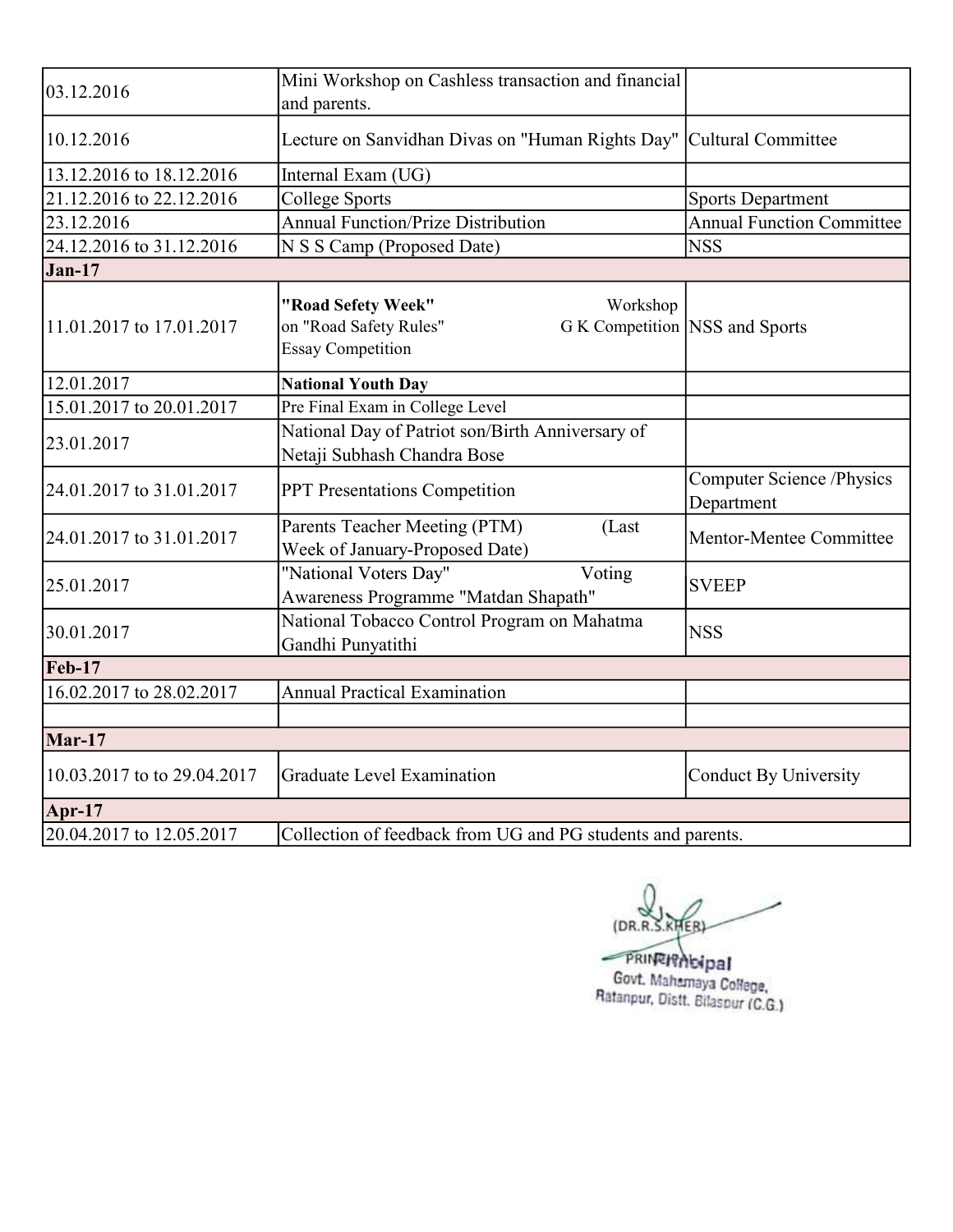

Internal Academic Calendar 2015-16

| <b>Month/Date</b>        | <b>Event/Programme</b>                                                                                                                                                               | <b>Organising Committee</b>      |
|--------------------------|--------------------------------------------------------------------------------------------------------------------------------------------------------------------------------------|----------------------------------|
| $Jun-15$                 |                                                                                                                                                                                      |                                  |
| 16.06.2015 to 31.07.2015 | <b>Admission Process in First Year</b><br>(If Seat Vacant Admission will taken 31 July)                                                                                              | <b>Admission Samiti</b>          |
| <b>Jul-15</b>            |                                                                                                                                                                                      |                                  |
| 01.07.2015               | Regular Class Start                                                                                                                                                                  |                                  |
| 15.07.2015               | Decleration of Result by University                                                                                                                                                  |                                  |
| 01.07.2015 to 07.07.2015 | "Van Mahotsava" Tree Plantation programme<br>(Second Week of July)                                                                                                                   | <b>NSS</b>                       |
| Aug-15                   |                                                                                                                                                                                      |                                  |
| 14.08.2016               | Admission to University VC Permission.                                                                                                                                               |                                  |
| 22.08.2015 to 31.08.2015 | Students Counsil Election and Oath taking Function                                                                                                                                   | Students Welfare Council         |
| $\textsf{Sep-15}$        |                                                                                                                                                                                      |                                  |
| 01.09.2015 to 07.09.2015 | NSS Orientation programme                                                                                                                                                            | <b>NSS</b>                       |
| 20.09.2015 to 27.09.2015 | Feed Back Collection & Analysis<br>(Last                                                                                                                                             | IQAC &feed back                  |
|                          | Session)                                                                                                                                                                             | committee                        |
| 24.09.2015               | N S S Sthapana Divas                                                                                                                                                                 | <b>NSS</b>                       |
| 25.09.2015               | Workshop on Voter Verification                                                                                                                                                       | <b>SVEEP</b>                     |
| 30.09.2015 (Before)      | Supplementary Examination                                                                                                                                                            | <b>Examination Committee</b>     |
| $Oct-15$                 |                                                                                                                                                                                      |                                  |
| 02.10.2015               | Gandhi Jayanti (Safai Abhiyan)                                                                                                                                                       | <b>NSS</b>                       |
| $(1$ month)              |                                                                                                                                                                                      |                                  |
| 14.10.2015 to 13.11.2015 | Preparation of Students database for 2014-15 and<br>analyzing the department wise category distribution<br>(general/Sc/St/OBC) Gender distribution of students and<br>other details. |                                  |
| 31.10.2015               | National Unity Day/Sardar Patel Birthday                                                                                                                                             |                                  |
| $Nov-15$                 |                                                                                                                                                                                      |                                  |
| 26.11.2015               | Sanvidhan Divas "Oath Taking"                                                                                                                                                        | Cultural Committee               |
| 02.11.2015 to 1.12.2015  | Students' Database (2015-16) Result Analysis.                                                                                                                                        | <b>IQAC</b>                      |
| $Dec-15$                 |                                                                                                                                                                                      |                                  |
| 02.12.2015               | <b>International AIDS Day</b><br>(Awareness Programme)                                                                                                                               | <b>Red Cross</b>                 |
| 10.12.2015               | Lecture on Sanvidhan Divas on "Human Rights Day"                                                                                                                                     | Cultural Committee               |
| 13.12.2015 to 18.12.2015 | Internal Exam (UG)                                                                                                                                                                   |                                  |
| 21.12.2015 to 22.12.2015 | College Sports                                                                                                                                                                       | <b>Sports Department</b>         |
| 23.12.2015               | <b>Annual Function/Prize Distribution</b>                                                                                                                                            | <b>Annual Function Committee</b> |
| 24.12.2015 to 31.12.2015 | N S S Camp (Proposed Date)                                                                                                                                                           | <b>NSS</b>                       |
| $Jan-16$                 |                                                                                                                                                                                      |                                  |